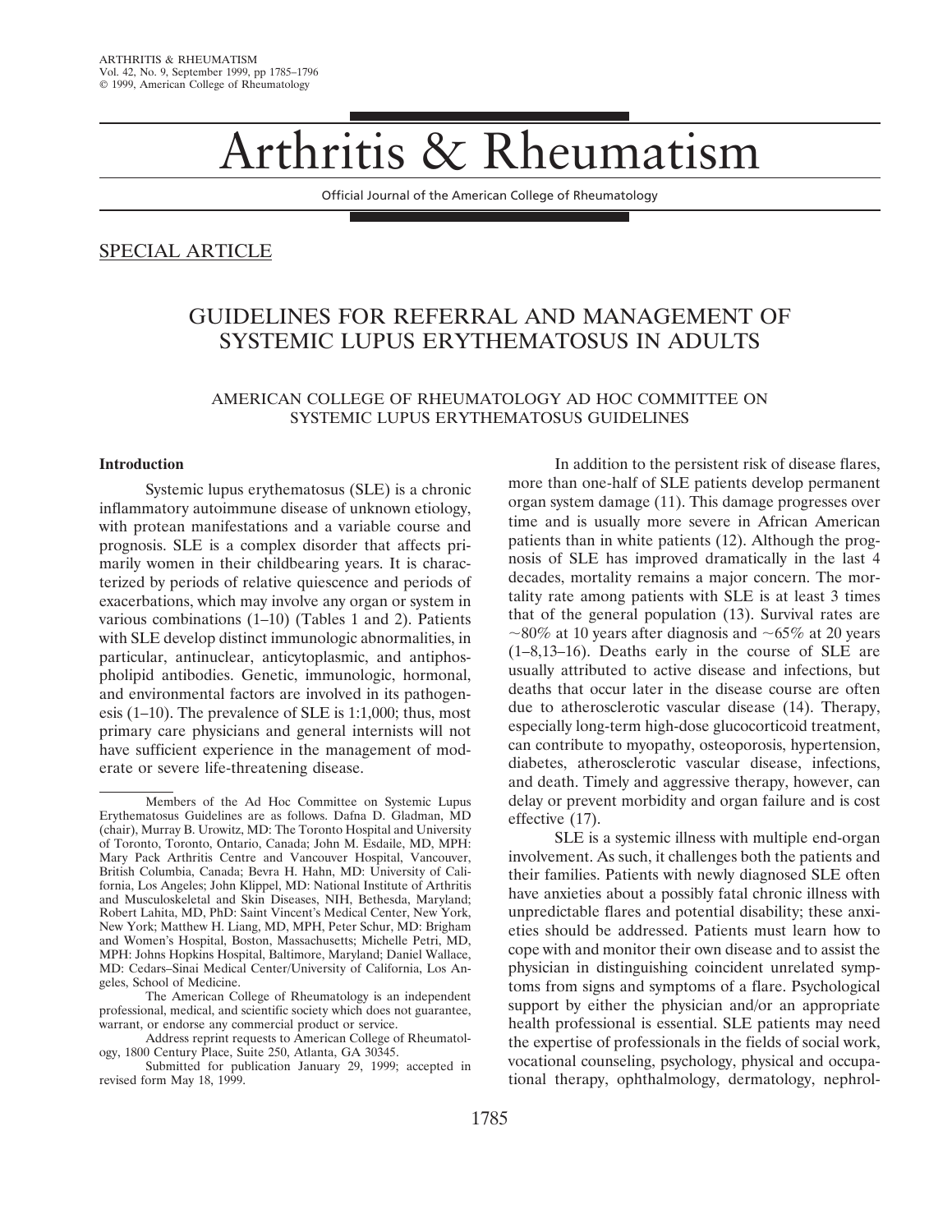| System              | Features                                                                                                                               |  |  |
|---------------------|----------------------------------------------------------------------------------------------------------------------------------------|--|--|
| Constitutional      | Fatigue<br>Fever (in the absence of infection)<br>Weight loss                                                                          |  |  |
| Musculoskeletal     | Arthritis, arthralgia<br><b>Myositis</b>                                                                                               |  |  |
| Skin                | Butterfly rash<br>Photosensitivity<br>Mucous membrane lesion<br>Alopecia<br>Raynaud's phenomenon<br>Purpura<br>Urticaria<br>Vasculitis |  |  |
| Renal               | Hematuria<br>Proteinuria<br>Casts<br>Nephrotic syndrome                                                                                |  |  |
| Gastrointestinal    | Nausea, vomiting<br>Abdominal pain                                                                                                     |  |  |
| Pulmonary           | Pleurisy<br>Pulmonary parenchyma<br>Pulmonary hypertension                                                                             |  |  |
| Cardiac             | Pericarditis<br>Endocarditis<br>Myocarditis                                                                                            |  |  |
| Reticuloendothelial | Lymphadenopathy<br>Splenomegaly<br>Hepatomegaly                                                                                        |  |  |
| Hematologic         | Anemia<br>Thrombocytopenia<br>Leukopenia                                                                                               |  |  |
| Neuropsychiatric    | Psychosis<br>Seizures<br>Organic brain syndrome<br>Transverse myelitis<br>Cranial neuropathies<br>Peripheral neuropathies              |  |  |

**Table 1.** Clinical features of systemic lupus erythematosus

ogy, cardiology, orthopedic surgery, and other disciplines. Not all of these are needed at any one time, and their coordination is best done by a specialist, usually a rheumatologist, who has experience in following up patients with SLE and knows what value is added from these consultants.

These guidelines for the management of SLE were prepared to improve the quality of care for SLE patients by primary care physicians. They are based on available evidence-based information for the diagnosis and management of the disease. Where such evidence is

|                |  |  | <b>Table 2.</b> Frequency of serologic abnormalities in systemic lupus |  |  |
|----------------|--|--|------------------------------------------------------------------------|--|--|
| erythematosus* |  |  |                                                                        |  |  |

|                        | At onset, | At any time, |
|------------------------|-----------|--------------|
| Abnormality            | %         | %            |
| Antinuclear antibodies | 76        | 94           |
| Antibodies to          |           |              |
| Double-stranded DNA    | 34        | 71           |
| Sm                     | 31        | 49           |
| <b>RNP</b>             | 21        | 35           |
| Ro/SSA                 | 33        | 67           |
| La/SSB                 | 27        | 49           |
| Low complement         | 44        | 77           |

\* From ref. 5.

unavailable, the guidelines are based on the recommendations of SLE specialists. While the members of the American College of Rheumatology Ad Hoc Committee



**Figure 1.** Tasks of the primary care physician in the diagnosis and management of systemic lupus erythematosus (SLE).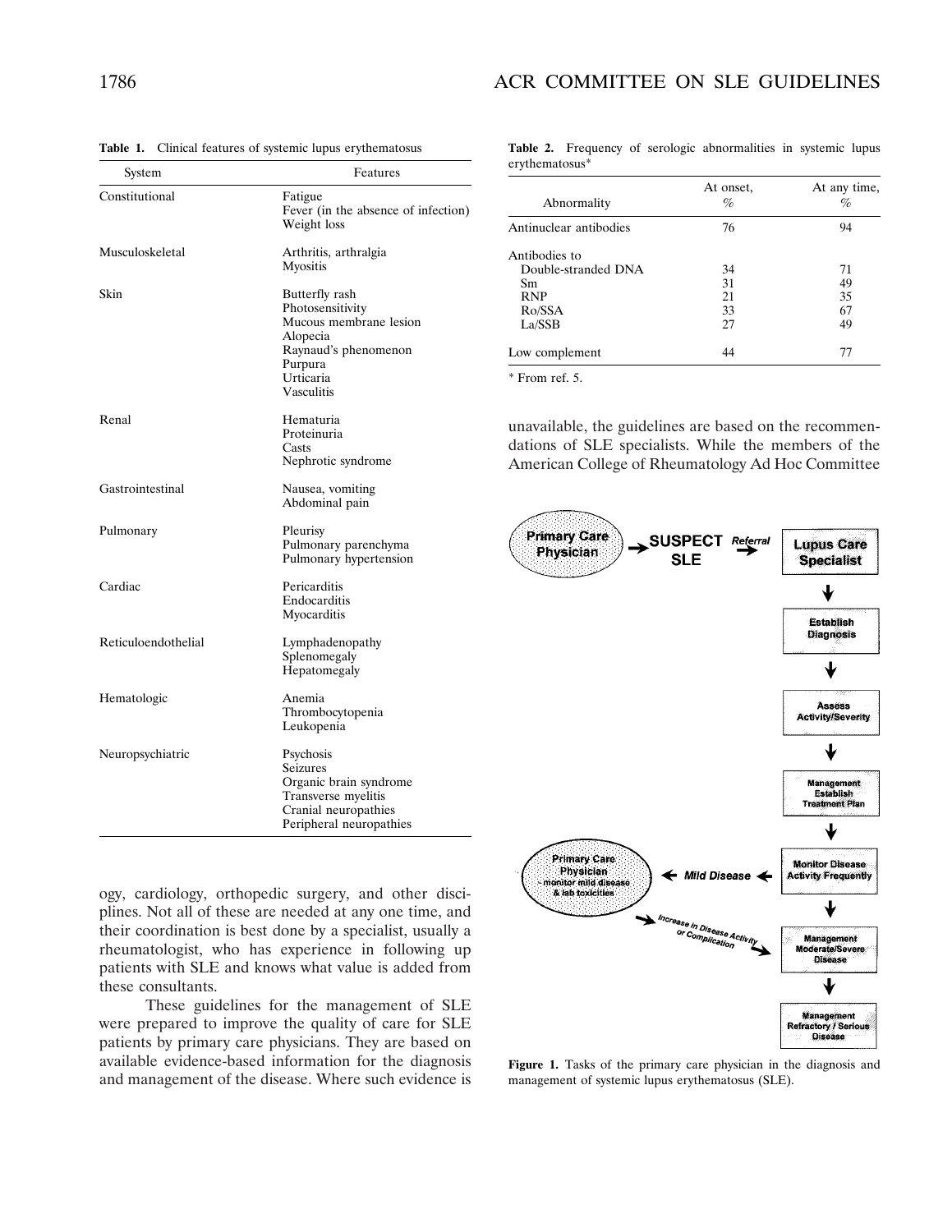## SLE REFERRAL AND MANAGEMENT GUIDELINES 1787

| Item                          | Definition                                                                                                                                                                                                                                                                                                                                                                           |  |  |  |
|-------------------------------|--------------------------------------------------------------------------------------------------------------------------------------------------------------------------------------------------------------------------------------------------------------------------------------------------------------------------------------------------------------------------------------|--|--|--|
| Malar rash                    | Fixed erythema, flat or raised, over the malar eminences, sparing the nasolabial folds                                                                                                                                                                                                                                                                                               |  |  |  |
| Discoid rash                  | Erythematous raised patches with adherent keratotic scaling and follicular plugging: atrophic scarring may<br>occur in older lesions                                                                                                                                                                                                                                                 |  |  |  |
| Photosensitivity              | Skin rash as a result of unusual reaction to sunlight, by patient history or physician observation                                                                                                                                                                                                                                                                                   |  |  |  |
| Oral ulcers                   | Oral or nasopharyngeal ulceration, usually painless, observed by a physician                                                                                                                                                                                                                                                                                                         |  |  |  |
| Nonerosive arthritis          | Involving 2 or more peripheral joints, characterized by tenderness, swelling, or effusion                                                                                                                                                                                                                                                                                            |  |  |  |
| Pleuritis or pericarditis     | a. Pleuritis—convincing history of pleuritic pain or rub heard by a physician or evidence of pleural effusion<br>OR                                                                                                                                                                                                                                                                  |  |  |  |
|                               | b. Pericarditis—documented by electrocardiogram or rub or evidence of pericardial effusion                                                                                                                                                                                                                                                                                           |  |  |  |
| Renal disorder                | a. Persistent proteinuria $>0.5$ gm per day or $>3+$ if quantitation not performed                                                                                                                                                                                                                                                                                                   |  |  |  |
|                               | <i>OR</i><br>b. Cellular casts—may be red cell, hemoglobin, granular, tubular, or mixed                                                                                                                                                                                                                                                                                              |  |  |  |
| Neurologic disorder           | a. Seizures—in the absence of offending drugs or known metabolic derangement, e.g., uremia,<br>ketoacidosis, or electrolyte imbalance<br>OR                                                                                                                                                                                                                                          |  |  |  |
|                               | b. Psychosis—in the absence of offending drugs or known metabolic derangement, e.g., uremia,<br>ketoacidosis, or electrolyte imbalance                                                                                                                                                                                                                                               |  |  |  |
| Hematologic disorder          | a. Hemolytic anemia with reticulocytosis<br><i>OR</i>                                                                                                                                                                                                                                                                                                                                |  |  |  |
|                               | b. Leukopenia— $\leq 4,000/\text{mm}^3$ on $\geq 2$ occasions<br>OR                                                                                                                                                                                                                                                                                                                  |  |  |  |
|                               | c. Lymphopenia— $\leq$ 1,500/mm <sup>3</sup> on $\geq$ 2 occasions<br>OR                                                                                                                                                                                                                                                                                                             |  |  |  |
|                               | d. Thrombocytopenia— $\leq$ 100,000/mm <sup>3</sup> in the absence of offending drugs                                                                                                                                                                                                                                                                                                |  |  |  |
| Immunologic disorder          | a. Anti-DNA: antibody to native DNA in abnormal titer<br>OR                                                                                                                                                                                                                                                                                                                          |  |  |  |
|                               | b. Anti-Sm: presence of antibody to Sm nuclear antigen<br>OR                                                                                                                                                                                                                                                                                                                         |  |  |  |
|                               | c. Positive finding of antiphospholipid antibodies based on: 1) an abnormal serum level of IgG or IgM<br>anticardiolipin antibodies, 2) a positive test result for lupus anticoagulant using a standard method, or 3)<br>a false-positive test result for at least 6 months and confirmed by Treponema pallidum immobilization or<br>fluorescent treponemal antibody absorption test |  |  |  |
| Positive antinuclear antibody | An abnormal titer of antinuclear antibody by immunofluorescence or an equivalent assay at any point in<br>time in the absence of drug                                                                                                                                                                                                                                                |  |  |  |

Table 3. 1997 update of the 1982 American College of Rheumatology classification criteria for systemic lupus erythematosus<sup>\*</sup>

\* From ref. 10.

on SLE Guidelines were rheumatologists who are experts in the care of patients with SLE, the guidelines were reviewed by primary care physicians who concurred with their content.

The 4 major tasks of the primary care physician in the diagnosis and management of SLE (Figure 1) are 1) to be alert to the possibility of SLE in their patients, and to make a diagnosis as early as possible; 2) to manage and monitor patients with SLE who have mild and stable disease (i.e., those without major organ involvement and/or comorbidity); 3) to recognize when referral to a

rheumatologist is indicated; and 4) to collaborate with the specialist in monitoring disease activity and therapy in patients with moderate to severe SLE.

#### **Initial evaluation: making the diagnosis**

Because of its multisystem involvement and its protean manifestations, the diagnosis of SLE may be difficult. SLE should be suspected in any patient who has features affecting 2 or more organ systems as listed in Table 1. The American College of Rheumatology has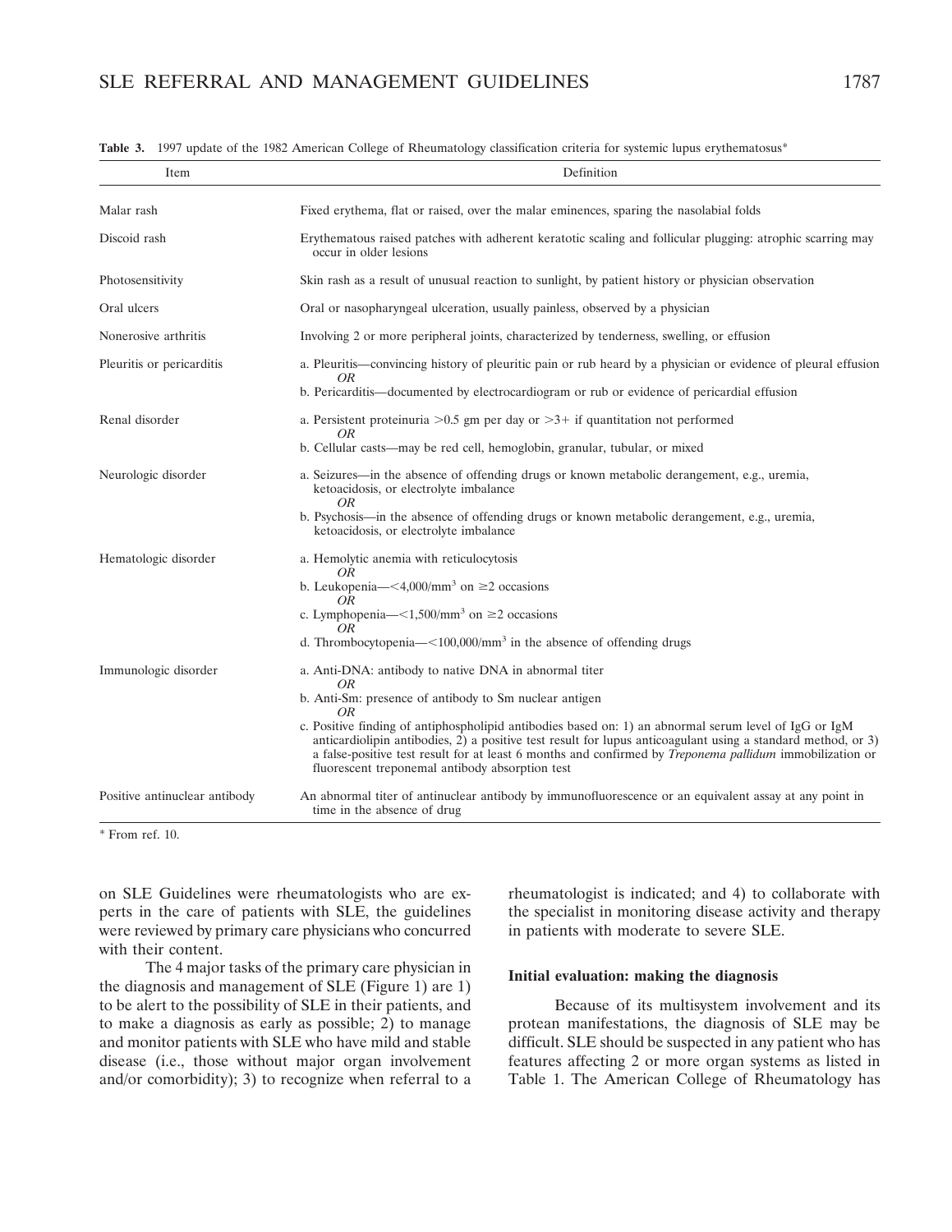Table 4. Conditions that may be confused with systemic lupus erythematosus

| Undifferentiated connective tissue disease<br>Sjögren's syndrome |
|------------------------------------------------------------------|
| Antiphospholipid antibody syndrome                               |
| Fibromyalgia with positive antinuclear antibody                  |
| Idiopathic thrombocytopenia purpura                              |
| Drug-induced lupus                                               |
| Early rheumatoid arthritis                                       |
| <b>Vasculitis</b>                                                |

published criteria for the classification of patients as having SLE (9,10), shown in Table 3. Although the criteria were designed to ensure that SLE patients reported in the literature do in fact have the disease, they are also useful in evaluating individual patients. If a patient has, at any time in his or her medical history, 4 of the 11 criteria documented, the diagnosis of SLE can be made with  $\sim$ 95% specificity and 85% sensitivity (18,19). If the patient meets fewer than 4 criteria, the diagnosis of SLE is possible (for example, a young woman with nephritis, antinuclear antibodies [ANA], and anti-DNA meets only 3 criteria but almost surely has SLE), and the diagnosis depends upon clinical judgment. If ANA are negative, the patient has a very low probability of having SLE. Patients with positive ANA alone, without organ system involvement or typical laboratory findings, are unlikely to have SLE (20).

Other serologic tests may have a higher predictive value than ANA, and thus may aid in the diagnosis of SLE or related connective tissue disease. High-titer IgG antibodies to double-stranded DNA (dsDNA) and antibodies to the Smith antigen (anti-Sm) are usually specific for SLE. Antibodies to RNA proteins (anti-RNP, anti-Ro, anti-La) and to phospholipids (anticardiolipin) occur in SLE and other connective tissue diseases, as does hypocomplementemia (18,21). The frequencies at which these serologic abnormalities occur in SLE are listed in Table 2.

A number of other diseases may be confused with early SLE because they present with either clinical or laboratory features that may be similar to those seen in SLE. These include undifferentiated connective tissue disease, primary Sjögren's syndrome, primary antiphospholipid syndrome, fibromyalgia with positive ANA, idiopathic thrombocytopenic purpura, drug-induced lupus, and early rheumatoid arthritis (22) (Table 4). SLE can be mild, moderate, or severe. Almost all patients with anything more than stable mild symptoms should be cared for by an experienced physician, who, in most cases, will be a rheumatologist. Many SLE patients may

**Table 5.** Characteristics of patients with mild systemic lupus erythematosus (SLE)

- 1. Diagnosis of SLE is confirmed or highly suspected.
- 2. Disease is clinically stable.
- 3. Disease is not life-threatening.
- 4. Body systems that can be a target of SLE have normal and stable function, including
	- a. Kidneys
	- b. Skin
	- c. Joints
	- d. Hematologic system e. Lungs
	- f. Heart
	-
	- g. Gastrointestinal system h. Central nervous system
- 5. There are not significant toxicities of the therapies for SLE.

also prefer to have their specialist act as principal care provider to manage and coordinate their general health care. At any one time, one or more organ systems may be affected by SLE. Patients with mild SLE are those who 1) clearly have the diagnosis, 2) are clinically stable, 3) do not have life-threatening disease, and 4) have stable normal function of body systems that can be damaged by SLE, such as kidneys, skin, joints, hematologic system, lung, heart, gastrointestinal (GI) tract, and central nervous system (CNS). In addition, the patient should have no significant toxicities from therapies for SLE. This definition of mild SLE is reviewed in Table 5.

#### **Referral**

We recommend referral to a rheumatologist and/or other appropriate specialist for the following purposes (Figure 1 and Table 6).

**Establishment of the diagnosis.** Patients in whom SLE is suspected based on history, physical examination results, or laboratory data should be referred to a rheumatologist to establish or confirm the diagnosis, particularly if there are symptoms, signs, or laboratory evidence of disease that suggest more than mild SLE (Table 5). As noted above, diagnosis can be difficult because of multisystem involvement and variability of

**Table 6.** Reasons for referral to a rheumatologist

- 1. To confirm a diagnosis
- 2. To assess disease activity and severity
- 3. To provide general disease management
- 4. To manage uncontrolled disease
- 5. To manage organ involvement or life-threatening disease
- 6. To manage/prevent treatment toxicities
- 7. In other specific circumstances, including antiphospholipid syndrome, pregnancy, surgery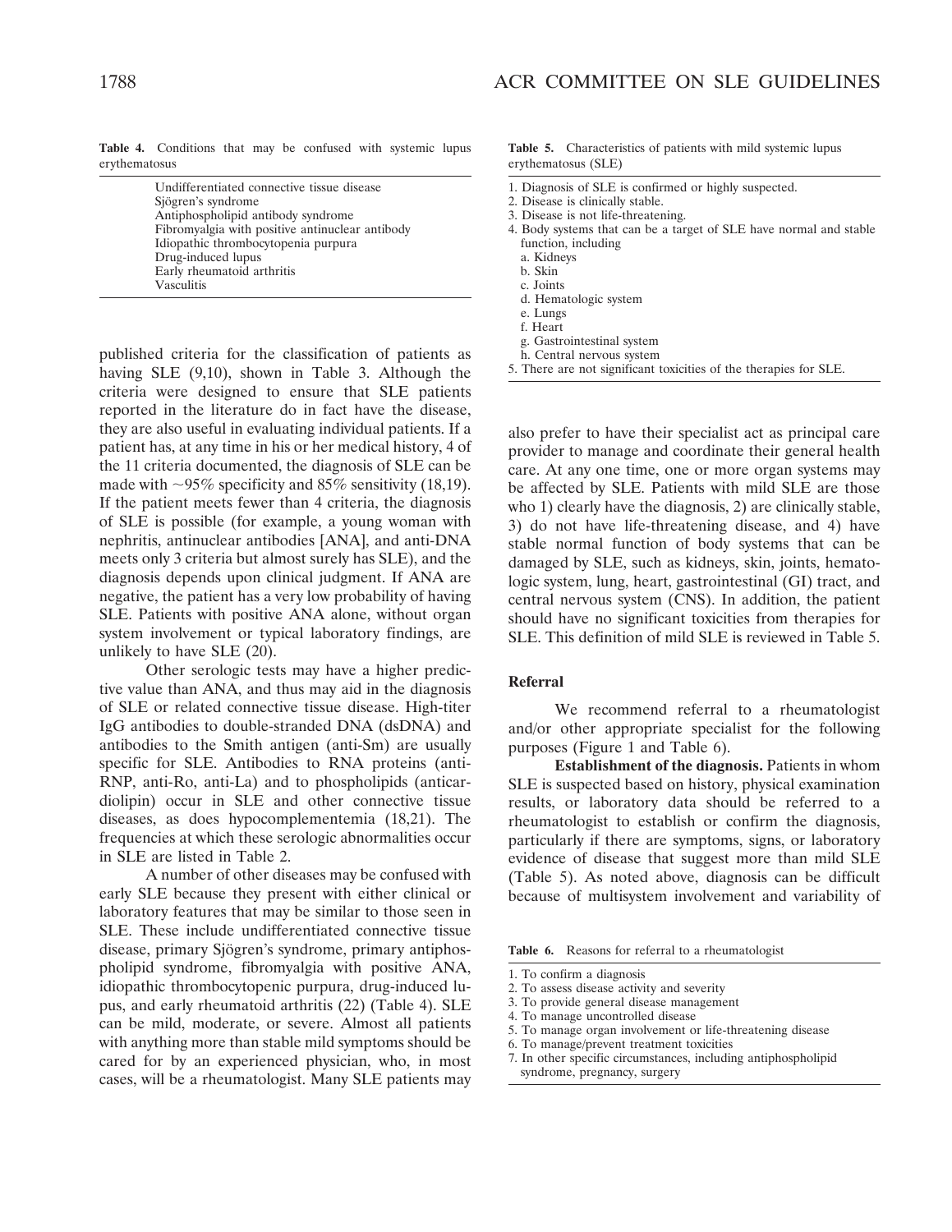presentation of the disease. Thus, in most cases, a rheumatologist may be needed to interpret laboratory findings and confirm the diagnosis.

**Assessment of disease activity and severity.** Assessment of disease activity and severity is important for the establishment of an appropriate treatment program for an individual patient. Since patients with very active and severe disease are likely to require ongoing care by a rheumatologist, it is necessary to assess both the activity and the severity of the disease early on. Validated indices have been developed for the assessment of both disease activity and disease severity (15,23).

**Establishment of a plan for disease management.** A patient with established SLE may be referred to an appropriate specialist to establish a treatment plan that may then be followed by the primary care physician if the disease remains stable and mild. SLE patients may be referred to a rheumatologist to monitor efficacy and toxicity of treatment (e.g., antimalarial drugs, glucocorticoids, and immunosuppressive/cytotoxic drugs) or to provide patient education. In addition, the rheumatologist may be asked to coordinate care with allied health professionals and other medical specialists. Patients for whom complicated management decisions are necessary should be referred to a rheumatologist or other appropriate specialist depending on the major organ system involved. Examples of such complicated management decisions are the requirement for long-term glucocorticoid therapy to control the disease; prevention of the development of complications from glucocorticoid therapy or planning treatment of those complications; the need to consider therapy with sex hormones, antimalarial agents, or immunosuppressive/ cytotoxic drugs; and consideration of investigational treatment modalities such as apheresis, intravenous gamma globulin, dapsone, dehydroepiandrosterone (DHEA), and new experimental therapies.

**Management of uncontrolled disease.** In patients whose SLE manifestations persist despite therapy, consultation with a rheumatologist or other appropriate specialist, depending on the organs involved, is required. Examples of uncontrolled disease include pleurisy, pericarditis, and/or arthritis not controlled by nonsteroidal antiinflammatory drugs (NSAIDs); rash not controlled by topical therapy; active vasculitis; digital ulcers; muscle weakness and/or elevated creatine phosphokinase (CPK) despite steroid therapy; any CNS manifestation; and continuing evidence of active renal disease, cardiopulmonary disease, or hematologic manifestations despite therapy. The specific management for such patients is best provided by specialists, and is reviewed briefly below in the section on the treatment of severe SLE. Persistent laboratory abnor-

malities such as hypocomplementemia or high-titer anti-DNA may also suggest underlying uncontrolled disease and constitute a reason for referral. When patients demonstrate a persistent need for dosages of medication so high that side effects are likely to occur, they should be referred to an experienced consultant.

**Management of disease with major organ damage.** Patients demonstrating end-organ compromise should be referred to a rheumatologist or other appropriate specialist depending on the organ(s) involved. Examples include GI involvement with motility disorders or ischemia, lung involvement causing shortness of breath, pulmonary hypertension, malignant hypertension, renal insufficiency, nephrotic syndrome, severe peripheral or CNS disease (e.g., psychosis, confusion, disorientation, paresthesias, seizure, cognitive dysfunction, severe unremitting headache, cerebrovascular accident, transient ischemic attack, retinal vasculitis), muscle atrophy or weakness, deforming arthritis, osteoporosis (with fracture), avascular necrosis of bone, and severe skin involvement (scarring, alopecia, ulcers) (11).

**Management/prevention of complications of therapies.** In some patients, the treatment is effective but drug toxicity or intolerance occurs. These patients may present with serious infections, steroid myopathy, avascular necrosis of bone, hypertension, osteoporosis, diabetes, cushingoid appearance, GI intolerance, and persistent cytopenias (see Table 7).

**Management of special clinical situations**. There are special conditions that pose additional problems for the SLE patient and necessitate close observation and frequent alteration of drug regimens. Appropriate consultation is recommended. Some of these conditions, and reasons for close observation and consultation, are as follows: a*ntiphospholipid antibody syndrome (*management of recurrent fetal loss; venous and/or arterial thrombosis); *pregnancy* (assessment of disease activity, which may be confounded by the normal physiologic and immunologic effects of the pregnancy; management of the gestational and postpartum treatment regimen; risk of neonatal SLE in infants of mothers with antibodies to Ro/SSA and La/SSB); *surgery* (preoperative disease assessment and clearance for surgery; management of the intra- and postoperative treatment regimen [e.g., glucocorticoids, anticoagulants, immunosuppressive/ cytotoxic agents]).

#### **Monitoring SLE**

Once a diagnosis is established and referral made for any of the above reasons, the following guidelines should be followed by the managing physician(s).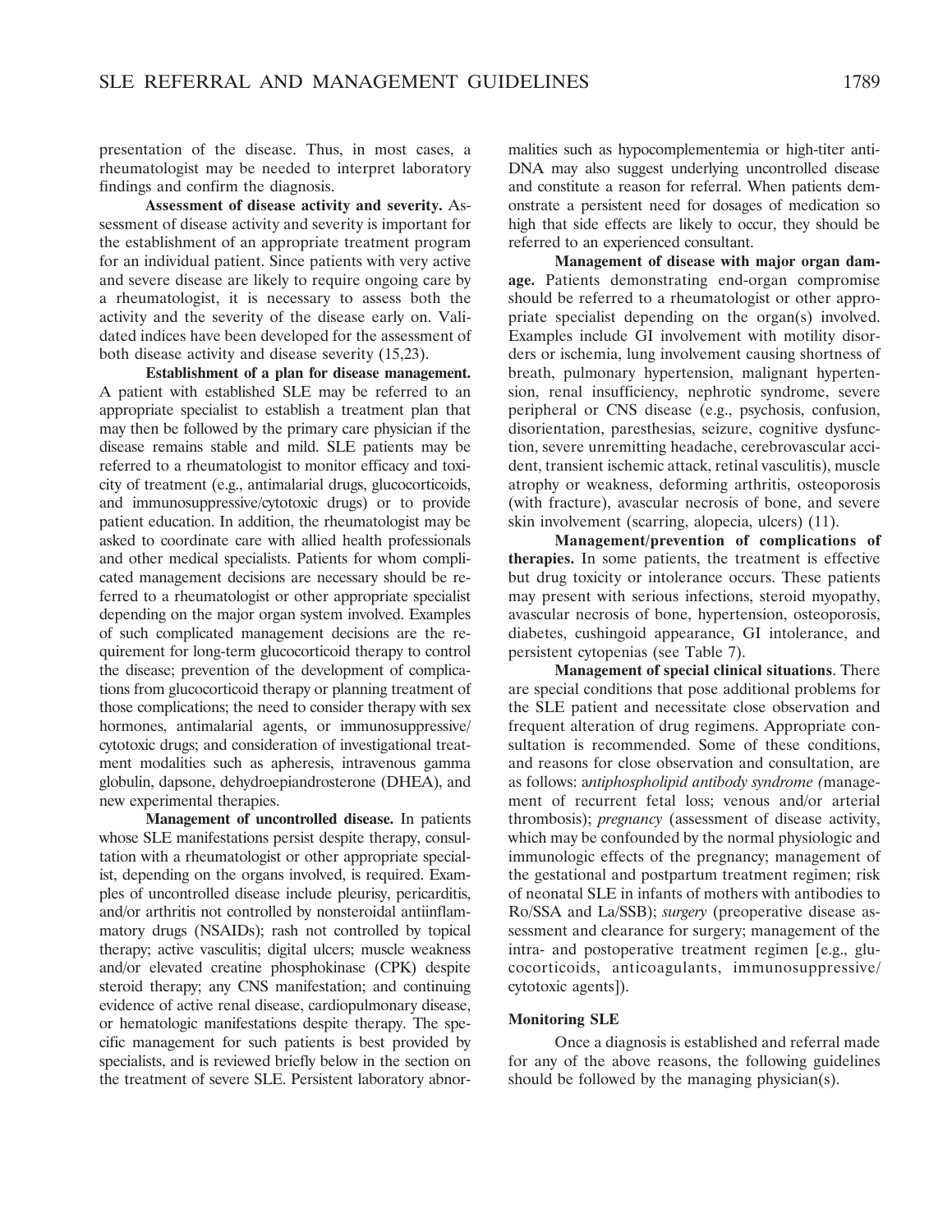|                                                           | Toxicities requiring                                                                                                                                                  |                                                                                                                                           | Monitoring                                                                                                      |                                                                                                                                                     |  |
|-----------------------------------------------------------|-----------------------------------------------------------------------------------------------------------------------------------------------------------------------|-------------------------------------------------------------------------------------------------------------------------------------------|-----------------------------------------------------------------------------------------------------------------|-----------------------------------------------------------------------------------------------------------------------------------------------------|--|
| Drug                                                      | monitoring                                                                                                                                                            | Baseline evaluation                                                                                                                       | System review                                                                                                   | Laboratory                                                                                                                                          |  |
| Salicylates,<br>nonsteroidal<br>antiinflammatory<br>drugs | Gastrointestinal bleeding,<br>hepatic toxicity, renal toxi-<br>city, hypertension                                                                                     | CBC, creatinine, urinaly-<br>sis, AST, ALT                                                                                                | Dark/black stool,<br>dyspepsia,<br>nausea/vomiting,<br>abdominal pain,<br>shortness of<br>breath, edema         | CBC yearly, creatinine<br>yearly                                                                                                                    |  |
| Glucocorticoids                                           | Hypertension,<br>hyperglycemia,<br>hyperlipidemia,<br>hypokalemia, osteo-<br>porosis, avascular<br>necrosis, cataract, weight<br>gain, infections, fluid<br>retention | BP, bone densitometry,<br>glucose, potassium,<br>cholesterol,<br>triglycerides (HDL,<br>LDL)                                              | Polyuria,<br>polydipsia,<br>edema, shortness<br>of breath, BP at<br>each visit, visual<br>changes, bone<br>pain | Urinary dipstick for glucose<br>every 3-6 months, total<br>cholesterol yearly, bone<br>densitometry yearly to<br>assess osteoporosis                |  |
| Hydroxychloroquine                                        | Macular damage                                                                                                                                                        | None unless patient is<br>over 40 years of age or<br>has previous eye<br>disease                                                          | Visual changes                                                                                                  | Funduscopic and visual<br>fields every 6-12 months                                                                                                  |  |
| Azathioprine                                              | Myelosuppression, hepatotoxi-<br>city, lymphoproliferative<br>disorders                                                                                               | CBC, platelet count,<br>creatinine, AST or<br><b>ALT</b>                                                                                  | Symptoms of<br>myelosuppression                                                                                 | CBC and platelet count<br>every 1-2 weeks with<br>changes in dose (every<br>1–3 months thereafter),<br>AST yearly, Pap test at<br>regular intervals |  |
| Cyclophosphamide                                          | Myelosuppression,<br>myeloproliferative<br>disorders, malignancy,<br>immunosuppression,<br>hemorrhagic cystitis,<br>secondary infertility                             | CBC and differential and<br>platelet count, urinaly-<br>sis                                                                               | Symptoms of<br>myelosuppression,<br>hematuria.<br>infertility                                                   | CBC and urinalysis<br>monthly, urine cytology<br>and Pap test yearly for<br>life                                                                    |  |
| Methotrexate                                              | Myelosuppression, hepatic<br>fibrosis, cirrhosis,<br>pulmonary infiltrates,<br>fibrosis                                                                               | CBC, chest radiograph<br>within past year,<br>hepatitis B, C serology<br>in high-risk patients,<br>AST, albumin,<br>bilirubin, creatinine | Symptoms of<br>myelosuppression,<br>shortness of<br>breath, nausea/<br>vomiting, oral<br>ulcer                  | CBC and platelet count<br>every 4-8 weeks, AST or<br>ALT every 4-8 weeks,<br>albumin every 4-8 weeks,<br>serum creatinine, urinaly-<br>sis          |  |

**Table 7.** Recommended monitoring strategy for drugs commonly used in systemic lupus erythematosus<sup>\*</sup>

\* CBC = complete blood cell count; AST = aspartate transaminase; ALT = alanine transaminase; BP = blood pressure; HDL = high-density lipoprotein;  $L\overline{D}L =$  low-density lipoprotein.

**Lifelong monitoring is required for most patients.** The cornerstone of managing SLE is lifelong patient monitoring to detect flares of disease early and to institute prompt, appropriate therapy. In patients who have moderate to severe disease at any time, this lifelong monitoring may best be supervised by a physician with experience in treatment of SLE. This is accomplished by seeing patients on a regular basis. A history-taking that emphasizes features of SLE, appropriate physical examination, and laboratory tests are required (for review, see refs. 1–8, 23, and 24) (Table 8). The frequency of these evaluations will depend on the activity, severity, and extent of the SLE, the response to treatment, and the type of treatment, including the need for toxicity monitoring. SLE disease activity can be diagnosed by specific clinical features (e.g., arthritis, serositis, etc.) or

laboratory features (e.g., anti-dsDNA antibodies or complement levels), or by using a global activity index.

At routine followup visits, the following should be obtained: complete blood cell count, platelet count, creatinine measurement, and urinalysis, even if the patient has had normal values in the past. Patients with known renal disease should have a urinalysis, 24-hour urine collection for protein, creatinine measurement, complete blood cell count, and determination of cholesterol, calcium, phosphorus, alkaline phosphatase, sodium, and potassium levels approximately once a month at the onset of nephritis and more often if the condition is unstable. Measurement of 24-hour urine protein, creatinine clearance rate, or the more accurate measurement of glomerular filtration rate is useful to indicate response to therapy. In many patients, particularly those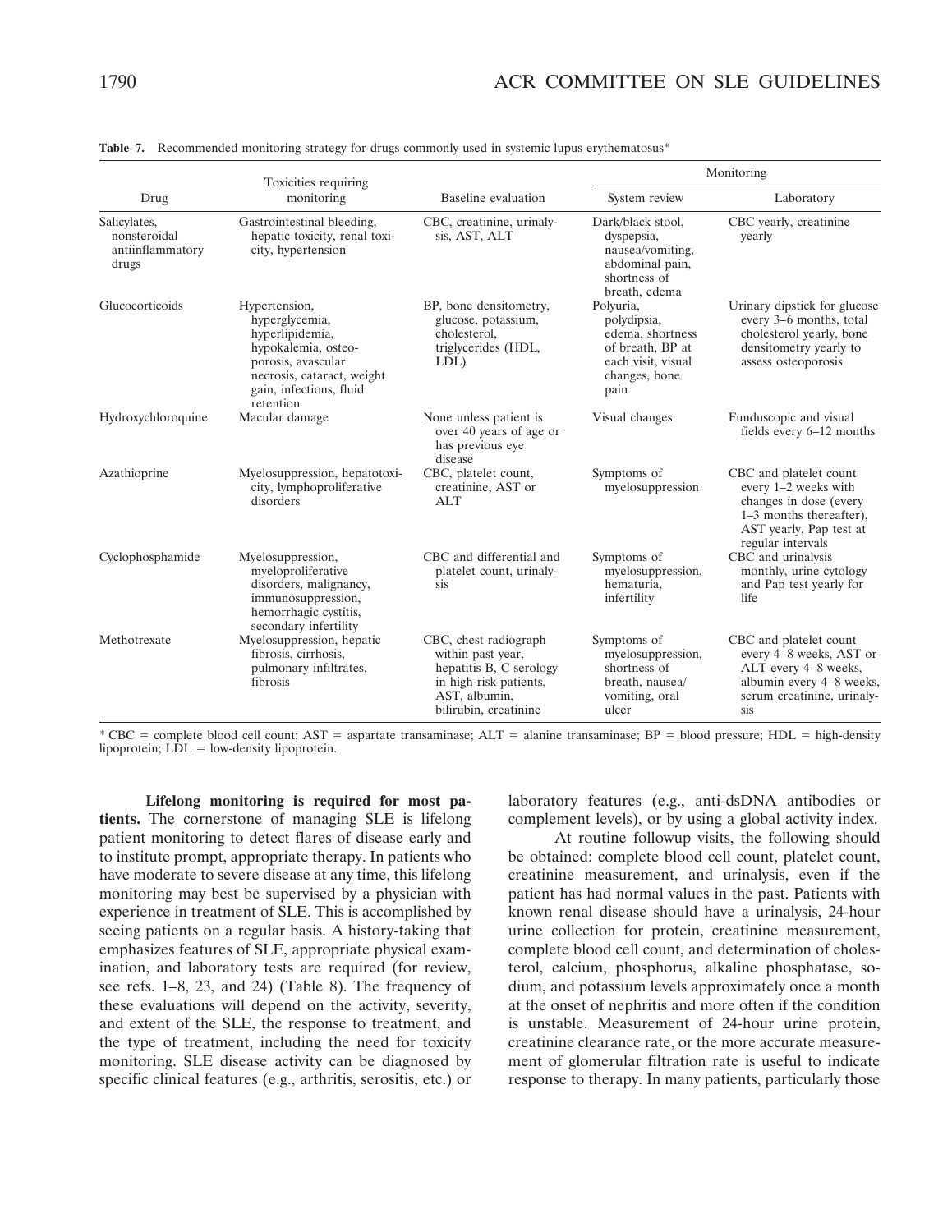|  |  |  |  | Table 8. Monitoring of patients with systemic lupus erythematosus |
|--|--|--|--|-------------------------------------------------------------------|
|--|--|--|--|-------------------------------------------------------------------|

| History                 |
|-------------------------|
| Fever                   |
| Weight change           |
| Fatigue                 |
| New rash                |
| Increased hair loss     |
| Pleuritic chest pain    |
| Joint pain and swelling |
| Physical examination    |
| Joint swelling          |
| Rash, discoid lesions   |
| Alopecia                |
| Mucous membrane ulcers  |
| Vasculitic lesions      |
| Funduscopic examination |
| Edema                   |
| Other features*         |
| Investigations          |
| Hematology              |
| Chemistry               |
| Urinalysis              |
| Serology                |
| Radiology               |
|                         |

\* As suggested by the history.

with nephritis, it is also useful to monitor serum levels of complement component C3 and anti-dsDNA antibodies at regular intervals (20,21,25–27).

Patients with longstanding SLE can develop new organ system involvement over time (15). This is especially true for renal disease in African Americans. Patients with severe hemolytic anemia require a hematocrit measurement and a reticulocyte count initially weekly. Patients with severe thrombocytopenia  $(<50,000/\text{mm}^3)$ require platelet count monitoring initially weekly. The frequency of subsequent laboratory tests in such patients will depend on the response to therapy.

In many SLE patients, changes in the results of certain laboratory tests, such as a decrease in serum complement levels, an increase in anti-dsDNA level, a rise in erythrocyte sedimentation rate, a decrease in hemogloblin level or leukocyte or platelet counts, a rise in CPK level, or the appearance of microscopic hematuria or proteinuria, may precede a clinical disease flare. Modification of treatment at the time a change in laboratory results is noted can significantly reduce the chance of flare (27). The clinician should establish the utility of various tests in an individual patient, then perform those selected tests regularly to detect early flare. In some SLE patients, abnormalities in the results of such tests (particularly antibodies to dsDNA and serum complement levels) do not predict disease activation (28). Monitoring of laboratory findings in patients with SLE may be facilitated by the use of flow charts,

particularly for tracking serologic abnormalities. In addition, global activity indices are useful for the assessment of SLE disease activity in the office/clinic setting (15,23).

Finally, it is important to establish a team relationship among all of the health care providers, including primary care physician, specialists, nurses, hospital staff, pharmacists, and the patient and family. This team approach will allow manifestations of disease flares or medication toxicity to be detected at an early stage. The team approach would also facilitate the identification of additional features of the disease such as fibromyalgia (5), which may be confused with disease manifestations but require a different management approach than the treatment of active disease or complications of therapy.

**When should a kidney biopsy be performed?** Kidney biopsy is indicated for diagnostic purposes in SLE patients in whom nephritis is suspected. Thus, patients with persistent urinary sediment abnormalities such as hematuria and pyuria without adequate explanation (infection, menstrual period, stone), patients who have urinary casts, or patients who have increased serum creatinine levels should have a renal biopsy. The prognostic value of kidney biopsy, although controversial, has been demonstrated, particularly for patients with normal serum creatinine levels (15,24,29). Patients with proliferative glomerular lesions and chronic changes found on kidney biopsy are at a higher risk for end-stage renal disease and death than patients who do not demonstrate these changes. Patients with deteriorating renal function, or patients not responding to conventional therapy, may need a kidney biopsy to outline a course of treatment (29).

**Frequency of followup visits.** The frequency of followup visits is determined by the activity and severity of the disease and its complications. Patients with very mild stable disease may require followup visits at 3–6-month intervals by a primary care physician, internist, pediatrician, or rheumatologist. Patients with more severe disease or with complications of therapy, as well as patients with active disease, will need more frequent followup, as will patients during pregnancy and postpartum periods. Patients beginning immunosuppressive medication will also require more frequent followup.

**Monitoring for treatment toxicity (Tables 7 and 8).** All of the medications used in SLE require vigilance to assure their safe use.

Patients taking NSAIDs should be observed for the possibility of GI, liver, and renal toxicity. In addition, several of the NSAIDs infrequently cause aseptic meningitis in patients with SLE (30). Their most serious side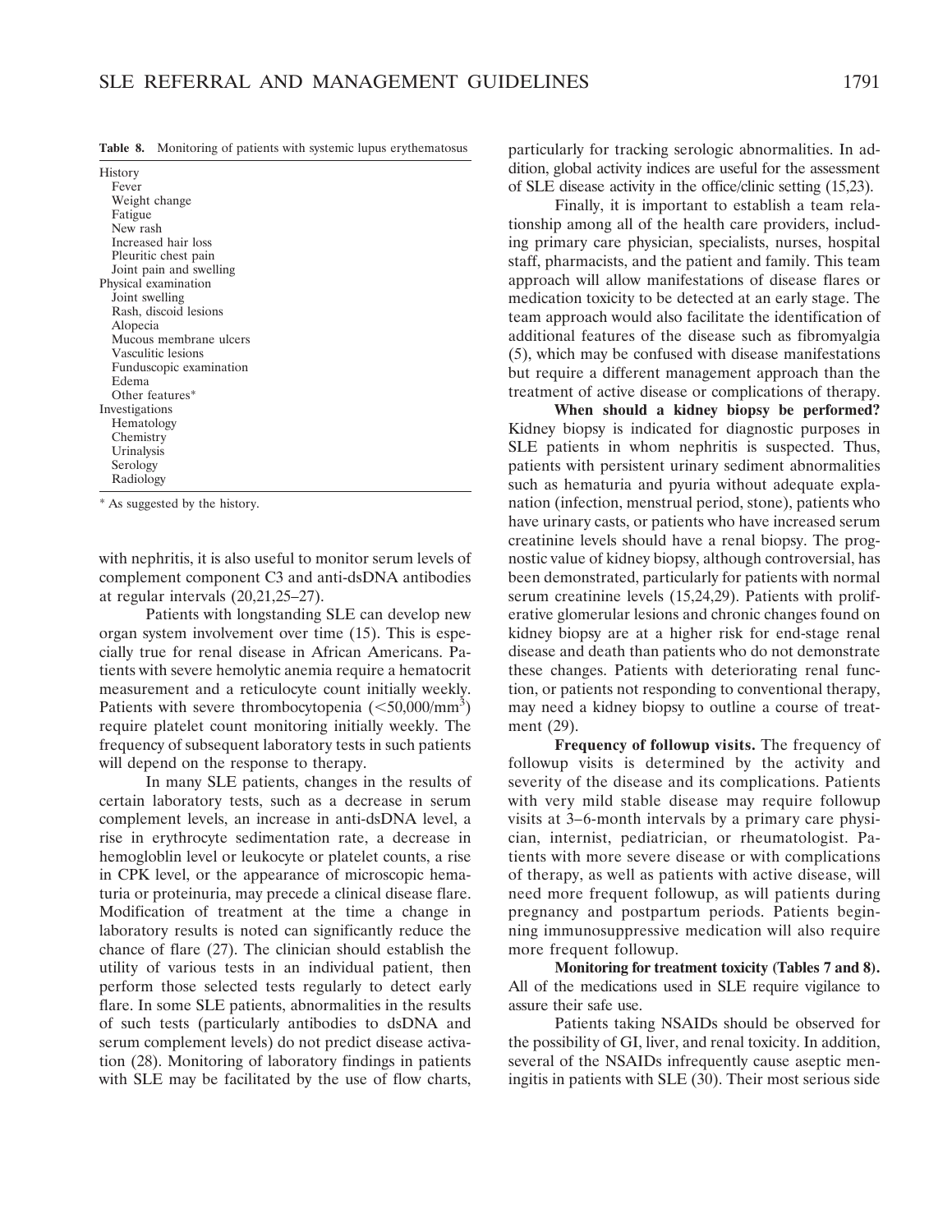effects are gastritis, gastric ulceration, and GI bleeding. Patients at high risk for these complications should be treated with gastroprotective agents, of which the most effective may be proton pump inhibitors;  $H_2$  blockers and prostaglandin analogs are also acceptable (31).

The role of the newer cyclooxygenase 2 (COX-2) inhibitors in the management of SLE is as yet unknown. These drugs have not been tested in patients with SLE, and their effect on kidney function is unclear.

Most authorities recommend regular ophthalmologic assessments (every 6–12 months) to detect early retinal toxicity of antimalarial agents. The incidence of this side effect with hydroxychloroquine is low (32).

In patients receiving long-term glucocorticoid therapy, electrolyte, glucose, and lipid levels should be monitored to identify metabolic complications. They should also undergo bone densitometry (dual x-ray absorptiometry scanning) to identify osteoporosis and to monitor its response to treatment (33). Patients with hip, knee, or shoulder pain suggestive of avascular necrosis of bone should undergo radiography of the appropriate site. If radiographs are not informative, magnetic resonance imaging should be considered to detect avascular necrosis at an early stage, to allow for early intervention such as core decompression (34). Patients taking steroids are compromised hosts in whom signs of infection may be masked. Therefore, one should always be vigilant for infectious complications and infection with atypical organisms (13).

Patients receiving immunosuppressive/cytotoxic medications (methotrexate, azathioprine, cyclophosphamide) should be monitored carefully for evidence of hematologic toxicity, liver and renal toxicity, and the possibility of infection (Table 7). At times it is difficult to distinguish between manifestations of active SLE and side effects of medications. While cytopenias may represent drug toxicity, they may also result from active inflammation for which drug doses should be increased. If the cytopenias occur in association with serologic abnormalities, it is more likely that the SLE is active than that this is a result of drug toxicity. Likewise, fever may represent active lupus or infection. If there are other clinical or laboratory manifestations of active disease, the diagnosis is facilitated. However, since infection is more likely to develop in the context of active SLE, the differentiation may become difficult (35). Patients with SLE are often treated for infection and active disease simultaneously until the results of cultures are obtained.

#### **Table 9.** Treatment of mild systemic lupus erythematosus

#### 1. Patient education

- a. Realistic expectations
- b. Avoid extensive ultraviolet light exposure
- c. Avoid exhaustion
- d. Identify symptoms and signs of flare e. Comply with recommended treatment
- f. Keep medical appointments
- 
- 2. Analgesic treatment as needed
- 3. Nonsteroidal antiinflammatory drug treatment as needed (Cautions regarding side effects: gastric erosions/ulcers/bleeding, decrease in renal function, increase in liver enzyme levels, aseptic meningitis)
- 4. Topical glucocorticoid treatment for rash (Caution: avoid using high-potency preparations on the face for more than several days)
- 5. Topical sunscreens (minimum sun protection factor of 15 recommended)
- 6. Rest when patient senses a flare beginning
- 7. Antimalarial drug treatment (hydroxychloroquine is most frequently used, at 200–400 mg/day) (Caution: patient will need ophthalmologic examination at least annually if therapy is continued longer than 6 months)\*
- 8. Low-dose glucocorticoid therapy (not to exceed 10 mg of prednisone or equivalent daily)\*

\* Referral to specialist is recommended if these interventions are required.

#### **Management**

**General considerations.** All SLE patients need education, counseling, and support due to the complexity and unpredictability of the disease process. Patient education programs for SLE patients and their families are designed to provide information, knowledge, and social support with an emphasis on enhancing selfmanagement skills (36). Such support may also come from local organizations such as the Lupus Foundation of America, Lupus Canada, and the Arthritis Foundation. Patients need advice regarding physical measures, including minimizing sun exposure, using sunscreens, and exercising regularly. Diet management for prevention of obesity, osteoporosis, and hyperlipidemia is of particular importance. Routine health maintenance, including regular gynecologic assessments, dental care, and ophthalmologic examinations (especially for patients taking glucocorticoids or antimalarial drugs), is very important in this chronic systemic disease. Preventive measures such as immunizations (e.g., hepatitis B, *Haemophilus influenzae,* Pneumovax, and influenza) or the use of hormone replacement therapy should be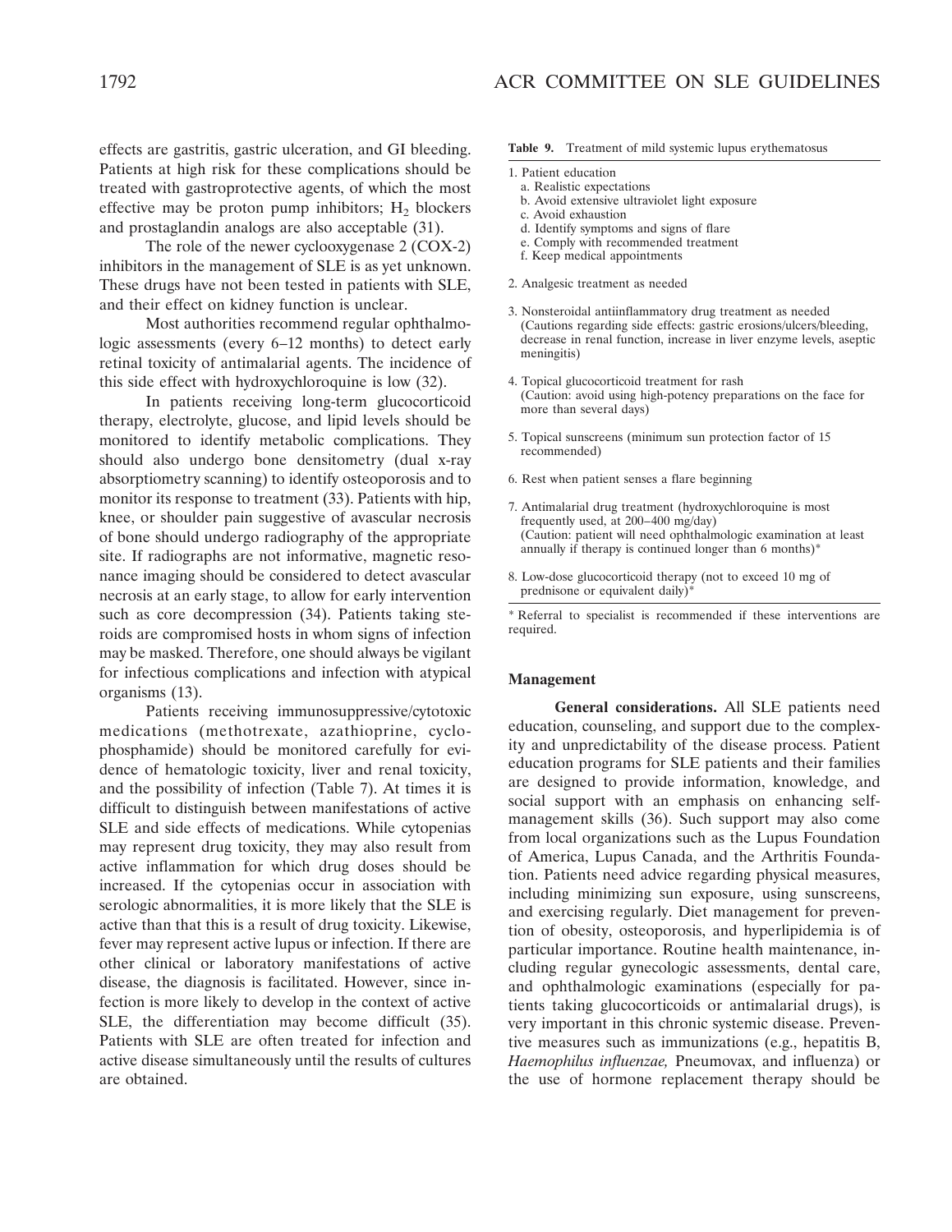coordinated with the SLE care expert. Since cardiovascular disease is a major cause of long-term morbidity and mortality among patients with SLE (13,14), strategies to identify and treat risk factors are essential.

**Treatment of mild SLE (Table 9).** *Topical sunscreens.* Patients with SLE may experience cutaneous or systemic disease flares when exposed to ultraviolet light (37); these patients should be encouraged to protect themselves from such exposure. Wearing protective clothing, applying sunscreens with a sun protection factor of at least 15 whenever outdoors, and avoidance of sunbathing should be emphasized.

*Topical glucocorticoid preparations.* Creams, ointments, and other vehicles are used to apply glucocorticoids to affected areas. Intermediate- rather than highstrength topical steroids should be used on steroidsensitive areas that are prone to atrophy, such as the face. Cyclical application of more potent glucocorticoids may be required (38).

*NSAIDs.* NSAIDs are sometimes helpful for control of fever, arthritis, and mild serositis. However, salicylate-induced hepatitis has been noted among patients with SLE, and aseptic meningitis has developed in SLE patients given ibuprofen (31). Other NSAIDs may cause similar reactions. NSAIDs may cause or aggravate hypertension, peripheral edema, and renal impairment in SLE patients. Whether the COX-2 inhibitors will have a better safety profile among patients with SLE remains unknown.

*Antimalarial agents (e.g., hydroxychloroquine).* Antimalarial agents are useful for skin and joint manifestations of SLE, for preventing flares, and for other constitutional symptoms of the disease (32,38–40). They may also reduce fatigue and decrease levels of lowdensity lipoproteins.

*Oral glucocorticoids.* Patients with mild SLE usually do not need systemic glucocorticoid treatment. However, some patients do not have an acceptable quality of life unless treated with low-dose daily or alternate-day glucocorticoids  $(\leq 10$  mg of prednisone/ day or equivalent). Given the significant toxicity of glucocorticoids, initiation of therapy with these agents, along with strategies to minimize steroid side effects (e.g., consideration of steroid-sparing agents, and prevention of osteoporosis and infections), is an indication for referral.

**Treatment of serious, life-threatening, or organthreatening SLE (Table 10).** Organ involvement may lead to irreversible damage in the affected organ. For example, patients with lupus nephritis may develop rapidly progressive renal failure. Patients with cardiac

**Table 10.** Examples of organ- or life-threatening disease manifestations

| Cardiac                                                      | Pulmonary                |
|--------------------------------------------------------------|--------------------------|
| Coronary vasculitis/                                         | Pulmonary hypertension   |
| vasculopathy                                                 | Pulmonary hemorrhage     |
| Libman-Sacks endocarditis                                    | Pneumonitis              |
| Myocarditis                                                  | Emboli/infarcts          |
| Pericardial tamponade                                        | Shrinking lung           |
| Malignant hypertension                                       | Interstitial fibrosis    |
| Hematologic                                                  | Gastrointestinal         |
| Hemolytic anemia                                             | Mesenteric vasculitis    |
| Neutropenia (white blood cells<br>$\leq 1,000/\text{mm}^3$ ) | Pancreatitis             |
| Thrombocytopenia $(<50,000/$                                 | Renal                    |
| $mm3$ )                                                      | Persistent nephritis     |
| Thrombotic thrombocytopenic                                  | Rapidly progressive      |
| purpura                                                      | glomerulonephritis       |
| Thrombosis (venous or                                        | Nephrotic syndrome       |
| arterial)                                                    |                          |
|                                                              | Skin                     |
| Neurologic                                                   | <b>Vasculitis</b>        |
| Seizures                                                     | Diffuse severe rash,     |
| Acute confusional state                                      | with ulceration or       |
| Coma                                                         | blistering               |
| Stroke                                                       | Constitutional           |
| Transverse myelopathy                                        | High fever (prostration) |
| Mononeuritis, polyneuritis                                   | in the absence of        |
| Optic neuritis                                               | infection                |
| Psychosis                                                    |                          |
| Demyelinating syndrome                                       |                          |
| Muscle                                                       |                          |
| <b>Myositis</b>                                              |                          |

involvement may develop heart failure, valvular insufficiency, or pericardial tamponade. Severe anemia or thrombocytopenia may be life threatening. These patients require care by a specialist skilled in the management of SLE.

*High-dose glucocorticoids (1–8,16,24,41–43).* Glucocorticoids are used for refractory manifestations of SLE, as well as for severe organ-threatening disease. High-dose, daily glucocorticoid therapy (40–60 mg/day of prednisone) improves survival among patients with severe forms of SLE nephritis (41), but is associated with virtually universal undesirable side effects. The dosage and mode of administration of glucocorticoids will depend on the nature and severity of the condition. Thus, refractory serositis may require relatively low doses, up to 20 mg per day of prednisone or equivalent. However, depending on the individual's sensitivity to steroids, that dosage may cause significant side effects. The treatment of active SLE nephritis, cerebritis, or thrombocytopenia may require high doses of 40–60 mg of prednisone per day, or intravenous pulses of up to 1 gm of methylprednisolone per day for 3 consecutive days. Studies of monthly high-dose intravenous methylprednisolone (in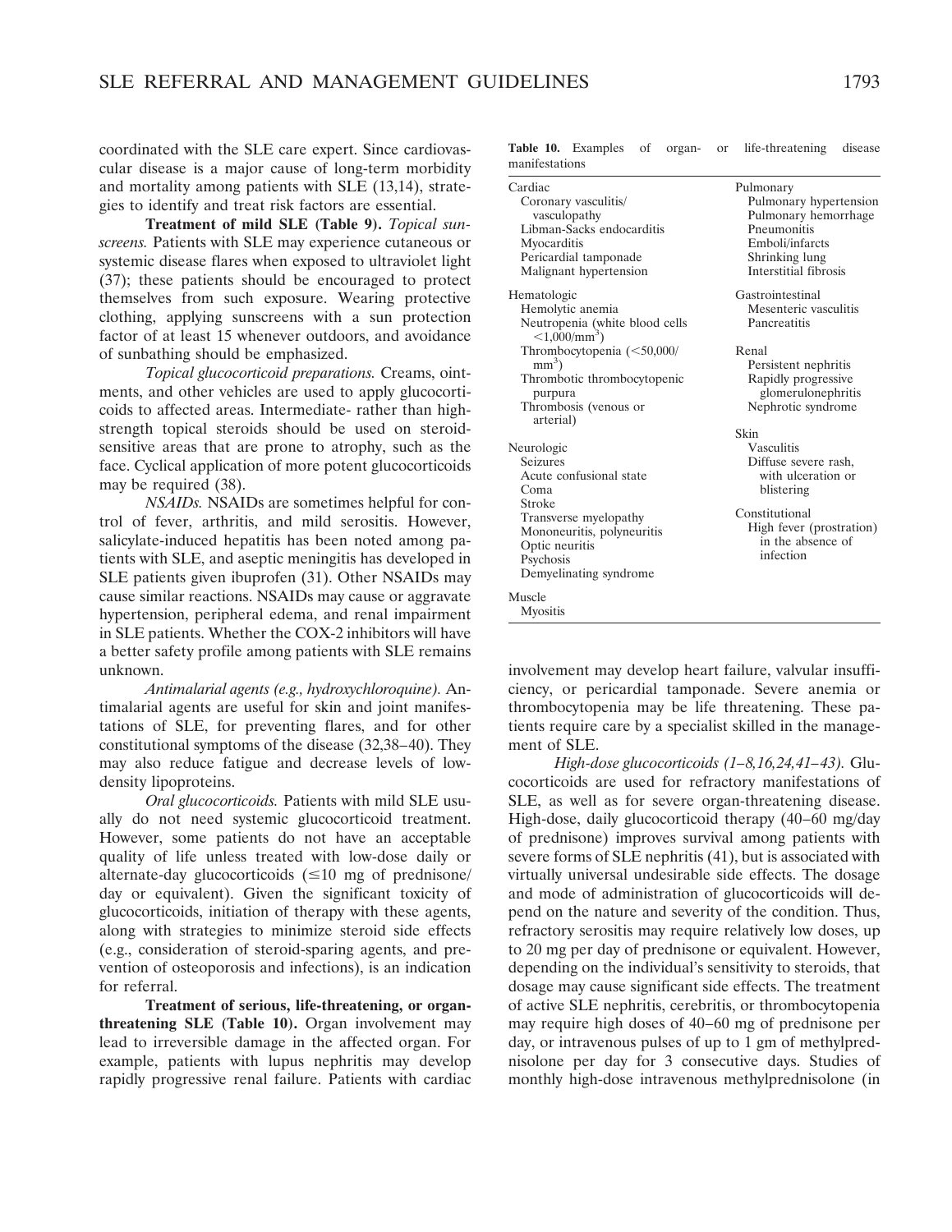addition to daily oral glucocorticoids) have shown a positive effect on severe SLE nephritis, although the therapy is not as effective as intermittent intravenous cyclophosphamide added to oral glucocorticoids (44). The exact dosage will depend on the sensitivity of the individual, and the exact nature of his or her disease.

*Immunosuppressive/cytotoxic agents (1–9,16,24, 42–48).* A number of immunosuppressive/cytotoxic medications have been used to treat SLE. These include azathioprine, cyclophosphamide, methotrexate, chlorambucil, cyclosporine, and nitrogen mustard. The choice of drug will depend on the nature and severity of the condition, as well as individual preference. For example, for patients with particularly severe arthritis, methotrexate may be preferred as the first cytotoxic medication, whereas for SLE nephritis, azathioprine or cyclophosphamide may be chosen first. In a series of long-term studies  $(>=20$  years of followup) in patients with SLE nephritis, treatment with glucocorticoids plus cyclophosphamide for  $>2$  years appears to be superior to glucocorticoids plus azathioprine, and both seem superior to glucocorticoids alone in preventing renal failure in these patients (16,24,42,43). There is evidence that cytotoxic agents plus low-dose steroids prevent scarring in the kidney better than do glucocorticoids alone (21). However, some patients with severe disease (renal or extrarenal) respond well over both the short term and the long term to glucocorticoids alone, or they require only a few months of treatment with cytotoxic agents plus glucocorticoids to achieve long-term improvement. Nonrenal manifestations of SLE that may respond to cytotoxic drugs if glucocorticoid treatment is unsuccessful or is not tolerated include cytopenia, CNS manifestations, pulmonary hemorrhage, and vasculitis (1–8,45,46). There are several reports of SLE arthritis or nephritis responding to methotrexate (47,48). Variations in responses to therapy, in addition to the considerable toxicity of all of the regimens, necessitate expert management.

*Management of severe SLE without renal involvement.* Additional treatment approaches have been used in certain circumstances among patients with SLE. In a controlled trial, intravenous gamma globulin was not superior to daily high-dose glucocorticoid therapy among patients with idiopathic thrombocytopenic purpura (49). However, intravenous gamma globulin can produce short-term improvement in patients with SLErelated immune thrombocytopenia or hemolytic anemia, as can splenectomy, danazol, cyclosporine, and various chemotherapy regimens (50–52). Plasmapheresis has not provided added benefit to glucocorticoids plus cyclophosphamide in controlled trials of SLE nephritis (53,54). However, apheresis has been used for cytope-

nias, cryoglobulinemia, and occasionally for CNS disease. Plasmapheresis or plasma exchange is often lifesaving in SLE-associated thrombotic thrombocytopenic purpura (55). Cyclosporin A has been used to treat severe disease (52); however, its low efficacy-to-toxicity ratio requires that it be administered by a physician who is expert in its use. Dapsone has been used primarily for refractory skin lesions. Retinoid derivatives have also been used for resistant skin lesions (38). Patients who have had thrombotic events in the setting of SLE usually require anticoagulation rather than immunosuppression (56).

*End-stage renal disease.* In spite of optimal therapy, in some cases SLE advances to end-stage renal disease, necessitating dialysis and/or renal transplantation. The rate of recurrence of SLE in transplanted kidneys is  $\sim 6\%$ , and rejection rates may be somewhat higher than those in the general population of patients who have undergone renal transplantation (57). However, most patients do well, and choosing this modality rather than vigorous immunosuppressive treatment should be considered by both patient and physician.

*Investigational treatments.* Several experimental interventions are being studied in SLE. Some, such as DHEA, may have a steroid-sparing effect in individuals with mild disease (58). Others, such as new lymphocytespecific immunosuppressive strategies, tolerogens, and biologic modifiers that prevent B cell activation and autoantibody production, may be useful in the treatment of severe SLE. All such interventions should be supervised by specialists with experience in their use.

#### **Summary**

SLE is a complex disorder with variable presentations, course, and prognosis. Since its prevalence is only 1/1,000, most primary care physicians and general internists will not have sufficient experience in the management of moderate-to-severe life-threatening disease. The major tasks of the primary care physician in the diagnosis and management of patients with SLE include early diagnosis, appropriate referral, monitoring patients with mild, stable disease, and collaboration with a specialist in the management of severe disease. Guidelines for the initial evaluation, reasons for referral, and management of mild and severe SLE are provided.

#### **ACKNOWLEDGMENTS**

The Ad Hoc Committee acknowledges the contributions of Dr. Suzanne Guilliam (Portland, OR), Dr. Gordon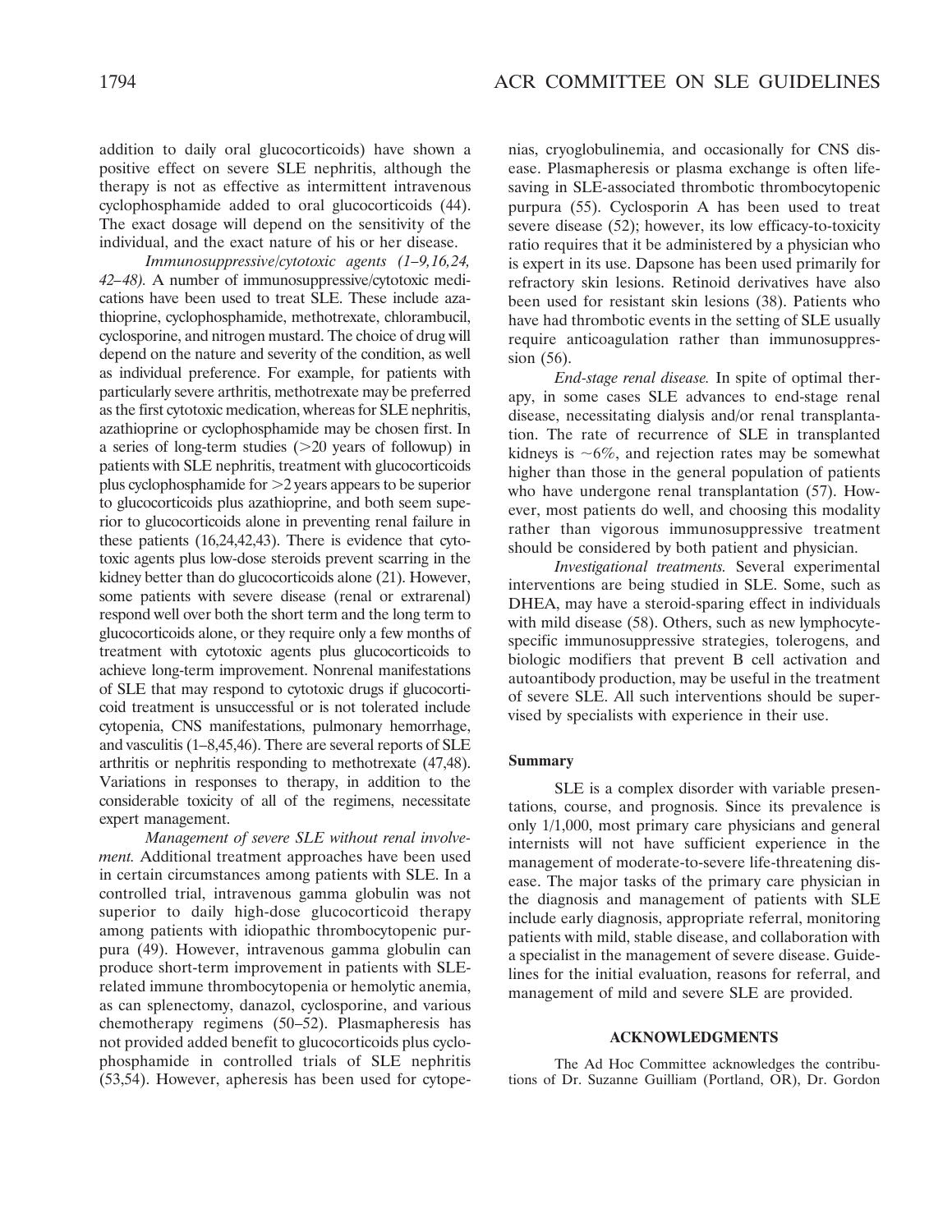Hardacre (Toronto, Ontario, Canada), Dr. Laura Robbins (New York, NY), and the members of the American College of Rheumatology Board of Directors for their helpful contributions to the manuscript.

#### **REFERENCES**

- 1. Lahita RG, editor. Systemic lupus erythematosus. 3rd ed. San Diego: Academic Press; 1998.
- 2. Wallace DJ, Hahn BH, editors. Dubois' lupus erythematosus. 5th ed. Baltimore: Williams & Wilkins; 1997.
- 3. Schur P, editor. The clinical management of systemic lupus erythematosus. 2nd ed. Philadelphia: Lippincott; 1996.
- 4. Klippel J, editor. Primer on the rheumatic diseases. 11th ed. Atlanta: Arthritis Foundation; 1997.
- 5. Klippel JH, Dieppe PA, editors. Rheumatology. London: Mosby; 1998.
- 6. Koopman WJ, editor. Arthritis and allied conditions. 13th ed. Baltimore: Williams & Wilkins; 1997.
- 7. Kelley WN, Harris ED, Ruddy S, Sledge CB, editors. Textbook of rheumatology. 5th ed. Philadelphia: WB Saunders; 1997.
- 8. Maddison PJ, Isenberg DA, Woo P, Glass DN, editors. Oxford textbook of rheumatology. Oxford: Oxford University Press; 1997.
- 9. Tan EM, Cohen AS, Fries JF, Masi AT, McShane DJ, Rothfield NF, et al. The 1982 revised criteria for the classification of systemic lupus erythematosus. Arthritis Rheum 1982;25:1271–7.
- 10. Hochberg MC. Updating the American College of Rheumatology revised criteria for the classification of systemic lupus erythematosus [letter]. Arthritis Rheum 1997;40:1725.
- 11. Gladman D, Ginzler E, Goldsmith C, Fortin P, Liang M, Urowitz M, et al. The development and initial validation of the Systemic Lupus International Collaborating Clinics/American College of Rheumatology Damage Index for systemic lupus erythematosus. Arthritis Rheum 1996;39:363–9.
- 12. Stoll T, Seifert B, Isenberg DA. SLICC/ACR damage index is valid, and renal and pulmonary organ scores are predictors of severe outcome in patients with systemic lupus erythematosus. Br J Rheumatol 1996;35:248–54.
- 13. Abu-Shakra M, Urowitz MB, Gladman DD, Gough J. Mortality studies in systemic lupus erythematosus: results from a single centre. I. Causes of death. J Rheumatol 1995;22:1259–64.
- 14. Urowitz MB, Bookman AAM, Koehler BE, Gordon DA, Smythe HA, Ogryzlo MA. The bimodal mortality pattern of systemic lupus erythematosus. Am J Med 1976;60:221–5.
- 15. Gladman DD. Prognosis and treatment of systemic lupus erythematosus. Curr Opin Rheumatol 1996;8:430–7.
- 16. Boumpas DT, Fessler BJ, Austin HA III, Balow JE, Klippel JH, Lockshin MD. Systemic lupus erythematosus: emerging concepts. Part 2. Dermatologic and joint disease, the antiphospholipid antibody syndrome, pregnancy and hormonal therapy, morbidity and mortality, and pathogenesis. Ann Intern Med 1995;123:42–53.
- 17. Esdaile JM, Joseph L, Mackenzie T, Kashgarian M, Hayslett JP. The benefit of early treatment with immunosuppressive agents in lupus nephritis. J Rheumatol 1994;21:2046–51.
- 18. Weinstein A, Bordwell B, Stone B, Tibbetts C, Rothfield NF. Antibodies to native DNA and serum complement (C3) levels: application to diagnosis and classification of systemic lupus erythematosus. Am J Med 1983;174:206–16.
- 19. Perez-Gutthann S, Petri M, Hochberg MC. Comparison of different methods of classifying patients with systemic lupus erythematosus. J Rheumatol 1991;18:1176–9.
- 20. Shiel WC Jr, Jason M. The diagnostic associations of patients with antinuclear antibodies referred to a community rheumatologist. J Rheumatol 1989;16:782–5.
- 21. Hahn BH. Mechanisms of disease: antibodies to DNA. N Engl J Med 1998;338:1359–68.
- 22. Calvo-Alén J, Bastian HM, Straaton KV, Burgard SL, Mikhail IS, Alarcón GS. Identification of patient subsets among those presumptively diagnosed with, referred, and/or followed up for systemic lupus erythematosus at a large tertiary care center. Arthritis Rheum 1995;38:1475–84.
- 23. Kalunian KC. Definition, classification, activity and damage indices. In: Wallace DJ, Hahn BH, editors. Dubois' lupus erythematosus. 5th ed. Baltimore: Williams and Wilkins; 1997. p. 19–30.
- 24. Boumpas DT, Austin HA III, Fessler BJ, Balow JE, Klippel JH, Lockshin MD. Systemic lupus erythematosus: emerging concepts. Part 1. Renal, neuropsychiatric, cardiovascular, pulmonary and hematologic disease. Ann Intern Med 1995;122:940– 50.
- 25. Ter Borg EJ, Horst G, Hummel EJ, Limburg PC, Kallenberg CGM. Measurement of increases in anti–double-stranded DNA antibody levels as a predictor of disease exacerbation in systemic lupus erythematosus: a long-term, prospective study. Arthritis Rheum 1990;33:634–43.
- 26. Petri M, Genovese M, Engle E, Hochberg M. Definition, incidence, and clinical description of flare in systemic lupus erythematosus: a prospective cohort study. Arthritis Rheum 1991;34:937– 44.
- 27. Bootsma H, Spronk P, Derksen R, de Boer G, Wolters Dicke H, Hermans J, et al. Prevention of relapses in systemic lupus erythematosus. Lancet 1995;345:1595–9.
- 28. Walz-Leblanc B, Gladman DD, Urowitz MB, Goodman PJ. Serologically active clinically quiescent SLE. J Rheumatol 1994; 21:2239–41.
- 29. Esdaile JM. Current role of renal biopsy in SLE. Baillieres Clin Rheumatol 1998;12:433–8.
- 30. Agus B, Nelson J, Kramer N, Mahal SS, Rosenstein ED. Acute central nervous system symptoms caused by ibuprofen in connective tissue disease. J Rheumatol 1990;17:1094–6.
- 31. Hawkey CJ, Karrasch JA, Szczepanski L, Walker DG, Barkun A, Swannell AJ, et al. Omeprazole compared with misoprostol for ulcers associated with nonsteroidal antiinflammatory drugs: Omeprazole versus Misoprostol for NSAID-Induced Ulcer Management (OMNIUM) Study Group. N Engl J Med 1998; 338:727–34.
- 32. Wallace DJ. Antimalarial agents and lupus. Rheum Dis Clin North Am 1994;20:243–63.
- 33. American College of Rheumatology Task Force on Osteoporosis Guidelines. Recommendations for the prevention and treatment of glucocorticoid-induced osteoporosis. Arthritis Rheum 1996;39: 1791–801.
- 34. Mont MA, Glueck CJ, Pacheco IH, Wang P, Hungerford DS, Petri M. Risk factors for osteonecrosis in systemic lupus erythematosus. J Rheumatol 1997;24:654–62.
- 35. Watanabe Duffy KN, Duffy CM, Gladman DD. Infection and disease activity in SLE: a review of hospitalized patients. J Rheumatol 1991;18:1180–4.
- 36. Robbins L. Patient education. In: Klippel J, Weyand C, Wortmann R, editors. Primer on the rheumatic diseases. 11th ed. Atlanta: Arthritis Foundation; 1997. p. 416–8.
- 37. Wysenbeek AJ, Block DA, Fries JF. Prevalence and expression of photosensitivity in systemic lupus erythematosus. Ann Rheum Dis 1989;48:461–3.
- 38. Drake LA, Dinehart SM, Farmer ER, Goltz RW, Graham GF, Hordinsky SK, et al. Guidelines of care for cutaneous lupus erythematosus. J Am Acad Dermatol 1996;34:830–6.
- 39. The Canadian Hydroxychloroquine Study Group. A randomized study of the effect of withdrawing hydroxychloroquine sulfate in systemic lupus erythematosus. N Engl J Med 1991; 324:150–4.